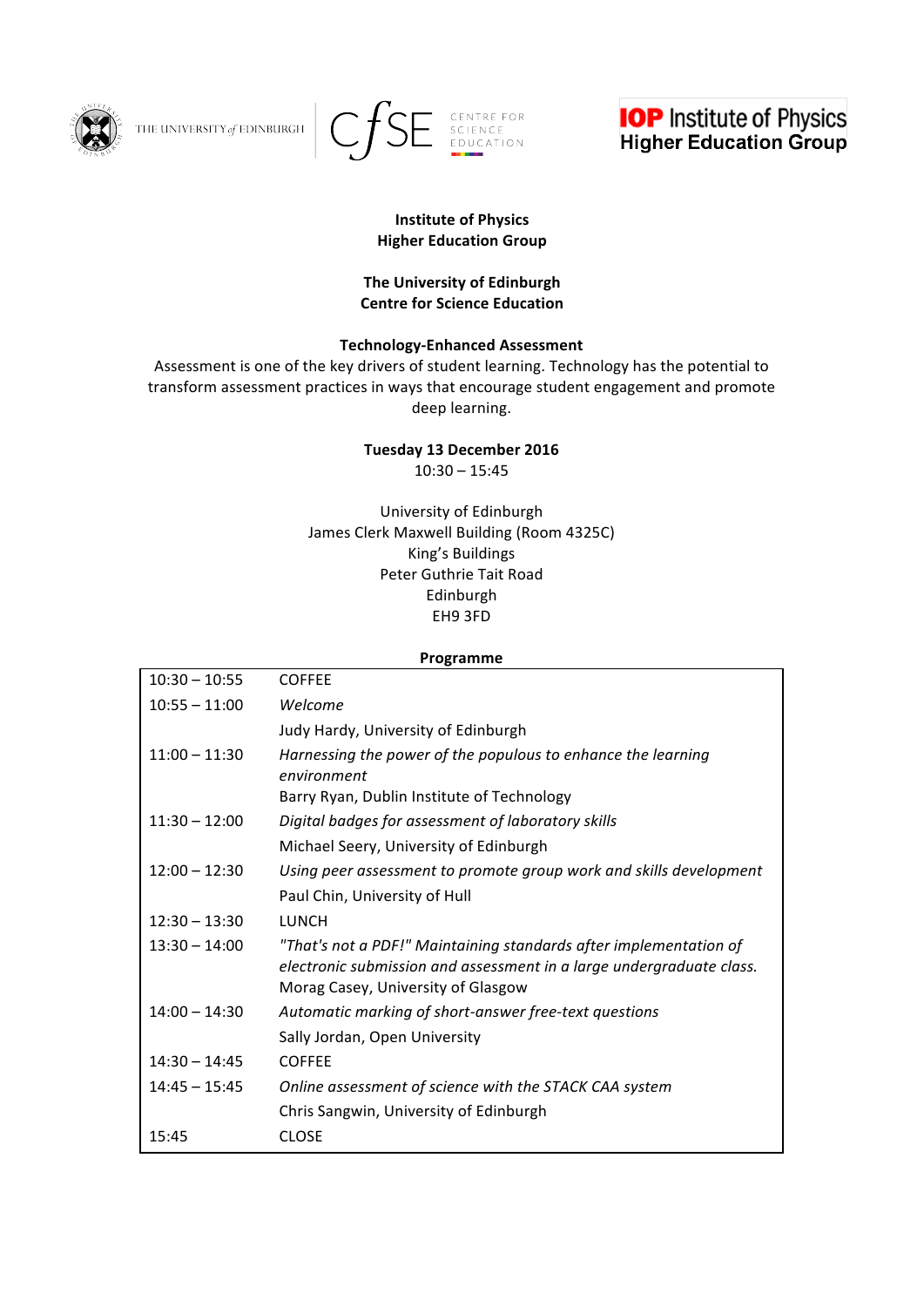#### **Abstracts**

#### *Harnessing the power of the populous to enhance the learning environment* **Barry Ryan, Dublin Institute of Technology**

NearPod is a multiplatform, blended e-learning tool that allows students to engage with each other and the lecturer in real time, independent of learning space size or type. In this project the use of NearPod was investigated in three different third level educational settings; a large foundation organic chemistry module, a medium size intermediate biochemistry module and a small maths for STEM programme.

The rationale for this project was two-fold; practical implementation of key trends in higher education and enhancing the student learning two key trends in a simple, cost effective way. Secondly, the research sought to investigate if embedding engaging technology into the learning environment could enhance the student learning experience.

The use of NearPod as a constructivist learning tool was evaluated in terms of student interaction, engagement and participation through NearPod facilitated synchronous learning activities. Evaluative data was collected in several forms; anonymous questionnaires of all students that experienced a NearPod module, independent academic facilitated discussion fora with purposefully sampled students, staff reflective diaries and NearPod data analytics. Qualitative data analysis was carried out under Braun and Clarke's (2006) model and fed into a triangulated data set, ensuring only valid themes emerged. Overall, the students perceived use of the technology, and the academics personal reflective writings, informed the success of the project. It was noted that the learning environment evolved towards a studentorientated, social constructivist space where the students took ownership for their participation in the learning activity. Students became responsible for constructing their learning 'product'; created by the students, for the students and, hence, their learning overall experience. Recent NMC Horizon Reports cite the higher education adoption of BYOD (Bring Your Own Device) and flipped classroom learning is imminent. One aim of this project was to identify if NearPod could address these.

*Digital badges for assessment of laboratory skills* **Michael Seery, University of Edinburgh**

#### Using peer assessment to promote group work and skills development **Paul Chin, University of Hull**

Peer assessment is a well-established form of formative or summative peer review, but which takes active student engagement to be successful. It can also be used to promote collaborative group work where students work towards a common goal. By engaging students in peer assessment and group work, there are also great opportunities for skills development ranging from communication skills, organisational skills and even conflict and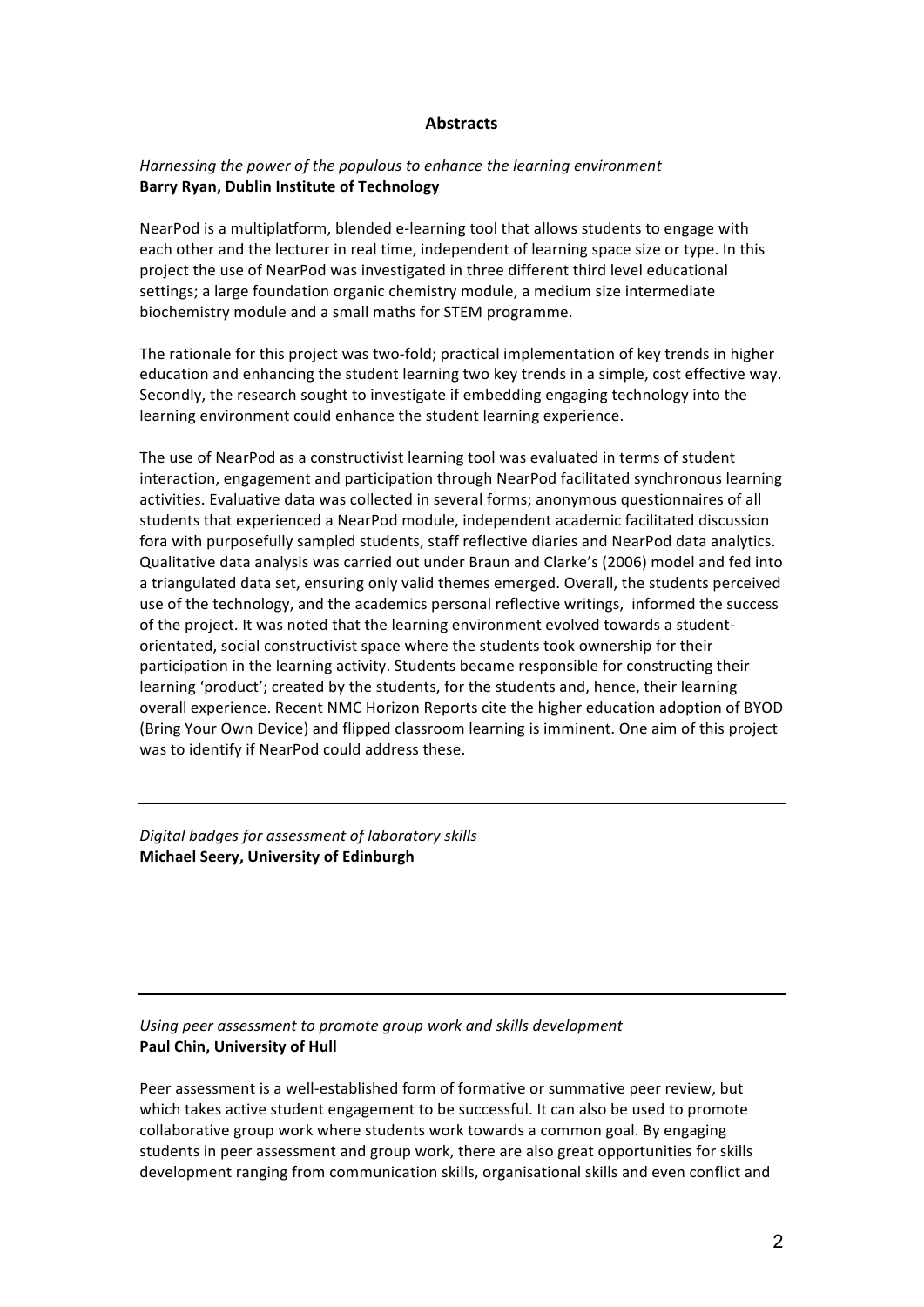negotiation skills. Peer assessment delivered in the right context therefore provides a number of opportunities to support group work and a range of skills development opportunities.

This presentation will discuss an electronic approach to peer assessment using an international award winning tool called WebPA. Simply putting students into groups and expecting them to work together will not guarantee good collaboration - there are a number of factors involved in supporting this. An overview of longitudinal work carried out with students across two disciplines will be provided based on established research in the field. Results will also be discussed about how peer assessment has been shown to promote skills development. Peer assessment is a valuable model for promoting group work and skills development and this presentation will share some experiences and tips on implementing peer assessment in the curriculum.

# *"That's not a PDF!" Maintaining standards after implementation of electronic submission and assessment in a large undergraduate class.* **Morag Casey, University of Glasgow**

The requirements of offering regular continuous assessment whilst simultaneously providing meaningful feedback for students are, unfortunately, rarely scalable when addressing large increases in student numbers. The doubling of student numbers in level-1 Astronomy at the University of Glasgow has forced the embrace of electronic submission and assessment tools in order to reduce staffing overheads.

I will present preliminary data about the implementation, pitfalls, arguments and lessons learned by both students and staff in level-1 Astronomy in 2016-17. My conclusion is that, with careful management, it is possible to preserve previous assessment and feedback regimes without any downgrade to either the student learning experience or staff sanity.

## *Automatic marking of short-answer free-text questions* **Sally Jordan, Open University**

For nearly 10 years, Open University interactive computer-marked assignments have included questions which require students to give their answer as a short free-text sentence. Various technologies have been used, eventually leading to the development and refinement of the Moodle "Pattern Match" question type. Evaluation has included comparisons of marking accuracy and investigations into student reaction to questions of this type, and more general lessons have been learned about student engagement with assessment and feedback.

After reviewing our work in this area, this talk will provide an opportunity for attendees to see the answer matching software for themselves, and to discuss the potential of questions of this type as a tool for assessment, as a means of fostering student engagement, and as a way of investigating conceptual understanding.